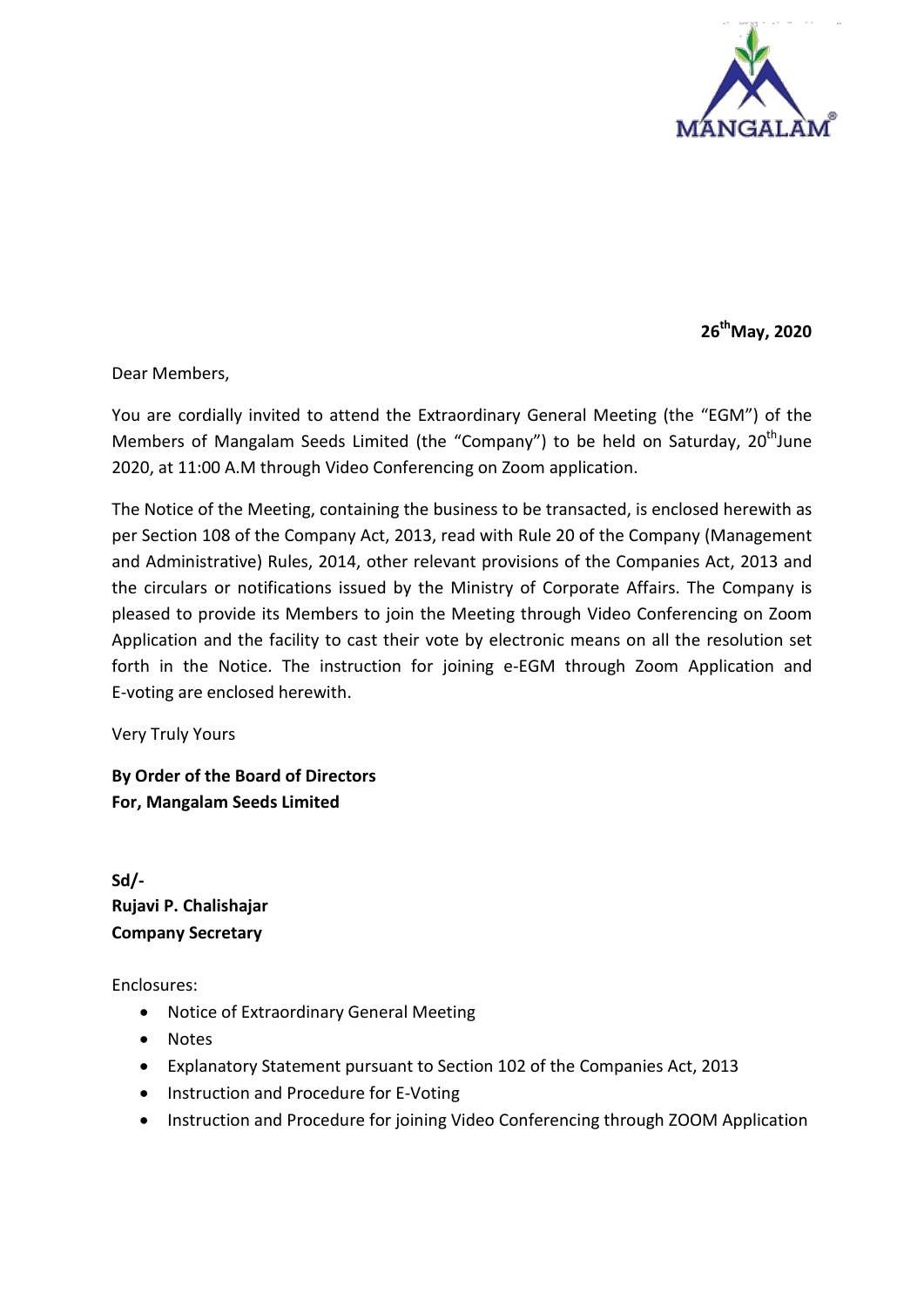#### Mangalam Seeds Limited

#### **NOTICE OF EXTRA ORDINARY GENERAL MEETING THROUGH VIDEO CONFERENCING**

**NOTICE IS HEREBY GIVEN THAT AN EXTRAORDINARY GENERAL MEETING OF THE MEMBERS OF MANGALAM SEEDS LIMITED WILL BE HELD THROUGH VIDEO CONFERENCING ON ZOOM APPLICATION ON SATURDAY, 20th JUNE, 2020 AT 11:00 A.M. TO TRANSACT THE FOLLOWING BUSINESS:**

**SPECIAL BUSINESS:**

**1. RE-APPOINTMENT OF MR. SAMIR JITENDRABHAI SHAH (DIN: 07192925) AS AN INDEPENDENT DIRECTOR:**

# **To consider and if thought fit, to pass with or without modification(s), the following resolution as Special Resolution:-**

**"RESOLVED THAT** pursuant to the provisions of Sections 149, 152 and other applicable provisions, if any, of the Companies Act, 2013("the Act") read with Schedule IV to the Act (including any statutory modification(s) or re-enactment(s) thereof, for the time being in force) and the Companies (Appointment and Qualification of Directors) Rules, 2014 (including any statutory modification(s) or re-enactment thereof for the time being in force), Securities and Exchange Board of India (Listing Obligation and Disclosure Requirements) Regulations 2015, as amended from time to time, and pursuant to the recommendation of the Nomination & Remuneration Committee and the Board of Directors, Mr. Samir Jitendrabhai Shah (DIN: 07192925), who holds office of Independent Director and who has submitted a declaration that he meets the criteria for independence as provided under Section 149(6) of the Act and Regulation 16(1)(b) of the Securities Exchange Board of India (Listing Obligation and Disclosure Requirements) Regulations, 2015, be and is hereby re-appointed as an Independent Director of the Company, not liable to retire by rotation, for a second term of five consecutive years commencing from 20<sup>th</sup> June, 2020."

**"RESOLVED FURTHER THAT** the Board of Directors of the Company (including its committee thereof) and / or Company Secretary of the Company, be and are hereby authorized to do all such acts, deeds, matters and things as may be considered necessary, desirable or expedient to give effect to this resolution."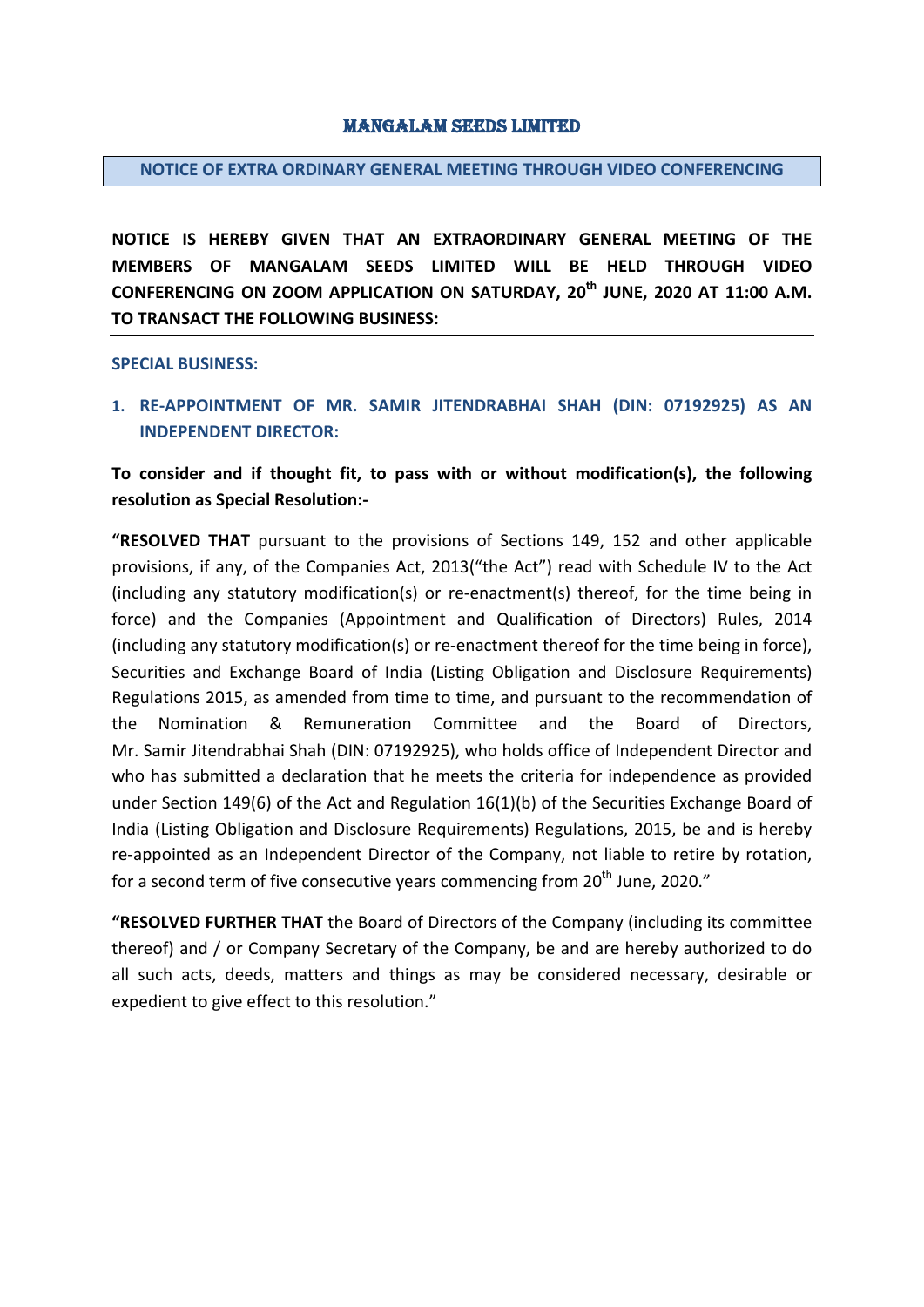# **2. RE-APPOINTMENT OF MRS. RIDDHI NIMIT SHAH (DIN: 07192924) AS AN INDEPENDENT WOMEN DIRECTOR:**

# **To consider and if thought fit, to pass with or without modification(s), the following resolution as Special Resolution:-**

**"RESOLVED THAT** pursuant to the provisions of Sections 149, 152 and other applicable provisions, if any, of the Companies Act, 2013("the Act") read with Schedule IV to the Act (including any statutory modification(s) or re-enactment(s) thereof, for the time being in force) and the Companies (Appointment and Qualification of Directors) Rules, 2014 (including any statutory modification(s) or re-enactment thereof for the time being in force), Securities and Exchange Board of India (Listing Obligation and Disclosure Requirements) Regulations 2015, as amended from time to time, and pursuant to the recommendation of the Nomination & Remuneration Committee and the Board of Directors, Mrs. Riddhi Nimit Shah (DIN: 07192924), who holds office of Independent Director and who has submitted a declaration that he meets the criteria for independence as provided under Section 149(6) of the Act and Regulation 16(1)(b) of the Securities Exchange Board of India (Listing Obligation and Disclosure Requirements) Regulations, 2015, be and is hereby re-appointed as an Independent Director of the Company, not liable to retire by rotation, for a second term of five consecutive years commencing from  $20<sup>th</sup>$  June, 2020."

**"RESOLVED FURTHER THAT** the Board of Directors of the Company (including its committee thereof) and / or Company Secretary of the Company, be and are hereby authorized to do all such acts, deeds, matters and things as may be considered necessary, desirable or expedient to give effect to this resolution."

# **3. RE-APPOINTMENT OF MR. PRAVIBHAI MAFATBHAI PATEL (DIN: 03173769) AS MANAGING DIRECTOR:**

# **To consider and if thought fit, to pass with or without modification(s), the following resolution as Special Resolution:-**

**"RESOLVED THAT** pursuant to the provisions under Section 196, 197, 198, Schedule V as applicable and other applicable provisions, if any, of the Companies Act, 2013 (hereinafter referred to as "the Act") including any statutory amendments, modifications or reenactment thereof and subject to such other requisite approvals, as may be required in this regard, the consent of the Shareholders be and is hereby accorded for the payment of remuneration within the maximum permissible remuneration as specified in Section II of Part II of Schedule V to the Companies Act, 2013 without obtaining the approval of the Central Government to Mr. Pravinkumar Mafatlal Patel, Managing Director of the Company for a further period of 3 (Three) years of his tenure w.e.f.  $20^{th}$  June, 2020 upon the terms and conditions as recommended by the Nomination and Remuneration Committee and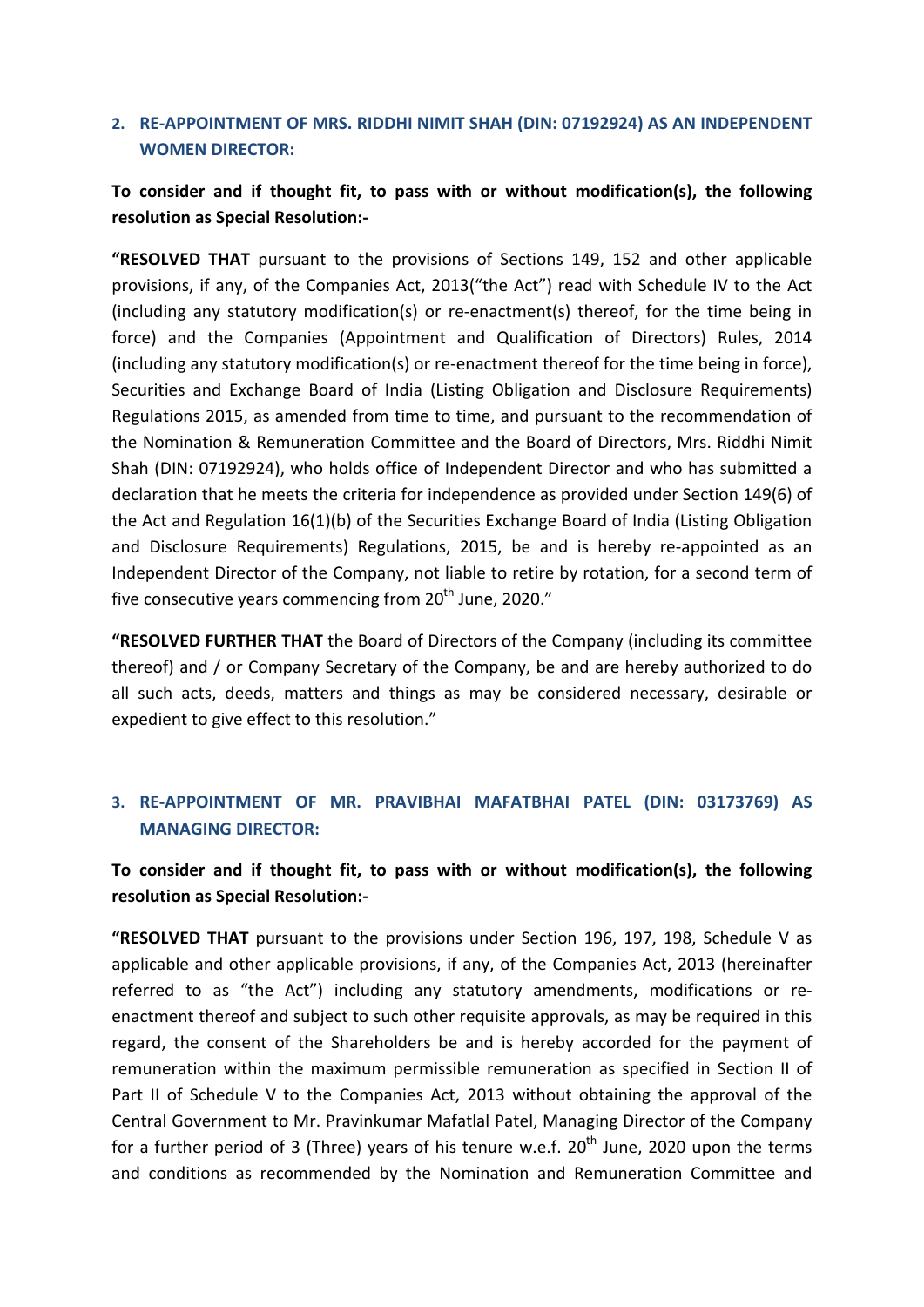approved by the Board of Directors of the Company and as set out in the explanatory statement forming part of this resolution notwithstanding that the remuneration may exceed the limits prescribed in the provisions of Section 197, 198 and within the limits prescribed under Schedule V to the Companies Act, 2013 in case of no profits/inadequate profits.

**RESOLVED FURTHER THAT** the Board of Directors of the Company be and is hereby authorized to do all such acts, deeds and things, to enter into such agreement(s), deed(s) of amendment(s) or any such document(s), as the Board may, in its absolute discretion, consider necessary, expedient or desirable including power to sub-delegate, in order to give effect to this resolution or as otherwise considered by the Board to be in the best interest of the Company, as it may deem fit."

**Place: Ahmedabad By Order of Board of Directors Date: 15th May, 2020 For Mangalam Seeds Limited CIN: L01112GJ2011PLC067128**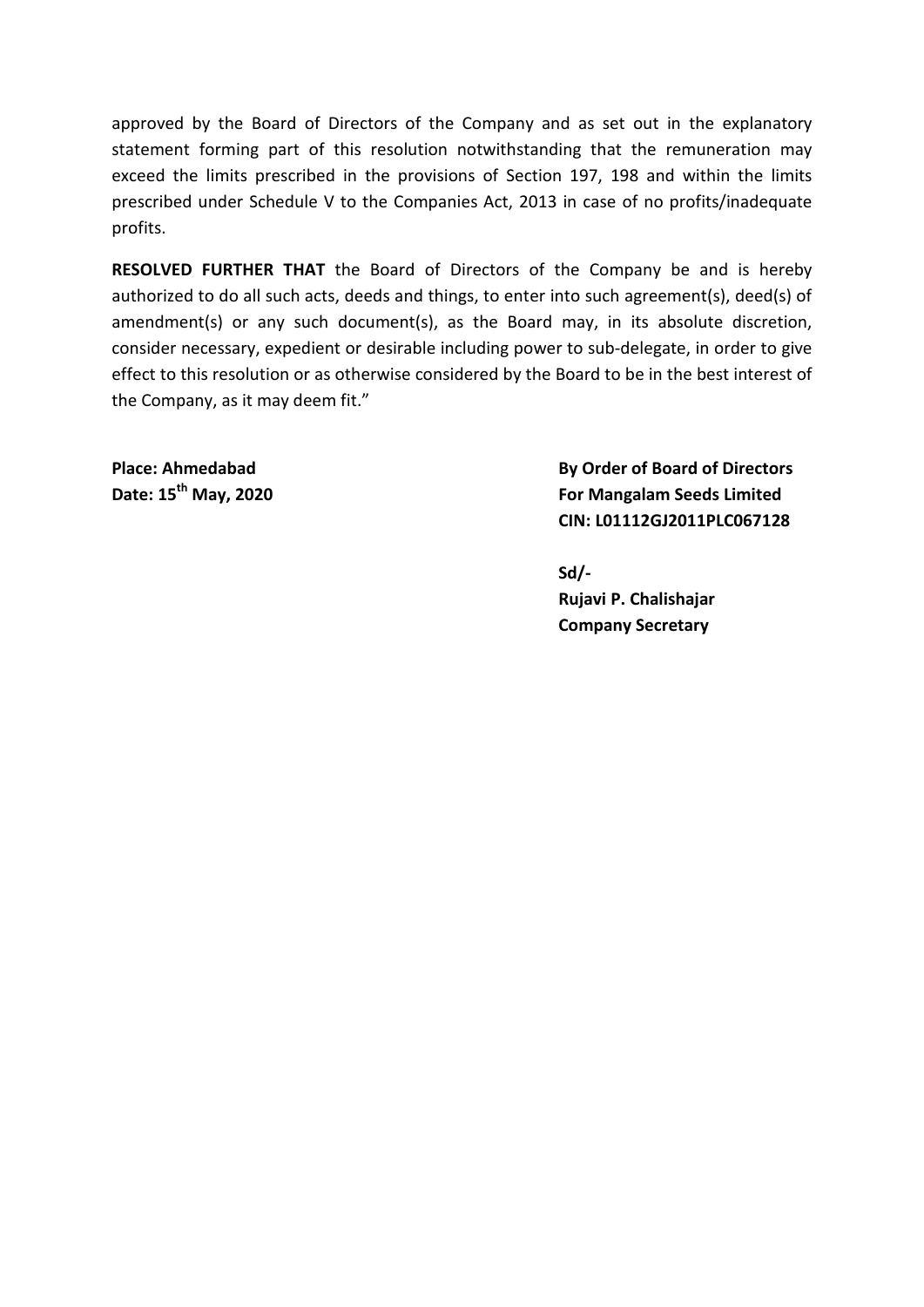- **1.** In view of the continuing COVID-19 pandemic, the Ministry of Corporate Affairs ("MCA") has vide its circular dated April 8, 2020 and April 13, 2020 (collectively referred to as "MCA Circulars") permitted the holding of the Extra Ordinary General Meeting ("EGM") through VC / OAVM, without the physical presence of the Members at a common venue. In compliance with the provisions of the Companies Act, 2013 ("Act"), SEBI (Listing Obligations and Disclosure Requirements) Regulations, 2015 ("SEBI Listing Regulations") and MCA Circulars, the EGM of the Company is being held through VC / OAVM.
- **2.** Pursuant to the provisions of the Act, a Member entitled to attend and vote at the EGM is entitled to appoint a proxy to attend and vote on his/her behalf and the proxy need not be a Member of the Company. Since this EGM is being held pursuant to the MCA Circulars through VC / OAVM, physical attendance of Members has been dispensed with. Accordingly, the facility for appointment of proxies by the Members will not be available for the EGM and hence the Proxy Form and Attendance Slip are not annexed to this Notice.
- **3.** Institutional / Corporate Shareholder (i.e. Other than Individual / HUF, NRI etc.) are required to send a scan copy of the Board Resolution, authorizing its representative to attend the EGM through video conferencing on ZOOM Application on its behalf to vote through remote e-voitng. The said resolution shall be sent to the Scrutinizer by email through its registered email address t[o sheth.ashish013@gmail.com.](mailto:sheth.ashish013@gmail.com)
- **4.** The relative explanatory statements setting out the material facts pursuant to Section 102(1) of the Companies Act, 2013 in respect of the Special Business set above and the details as required under Regulation 36 of the Securities Exchange Board of India (Listing Obligations and Disclosure Requirements) Regulations 2015, entered with the Stock exchange and Secretarial Standard on General meeting (SS-2) in respect of the Directors seeking re-appointment at this EGM annexed hereto.
- **5.** Members' voting rights shall be in proportion to his/her share of paid up equity share capital of the Company.
- **6.** In case of joint holders, the Member whose name appears as the first holder in the order of names as per the Register of Members of the Company will be entitled to vote at the EGM.
- **7.** This notice ("EGM Notice") is being sent to all the members, whose names appear in the Register of Members / list of Beneficial Owners as received from National Securities Depository Limited (NSDL) / Central Depository Services (India) Limited (CDSL) on  $26<sup>th</sup>$  May, 2020. The EGM Notice is also posted on the website of the Company i.e. [www.mangalamseeds.com.](http://www.mangalamseeds.com/)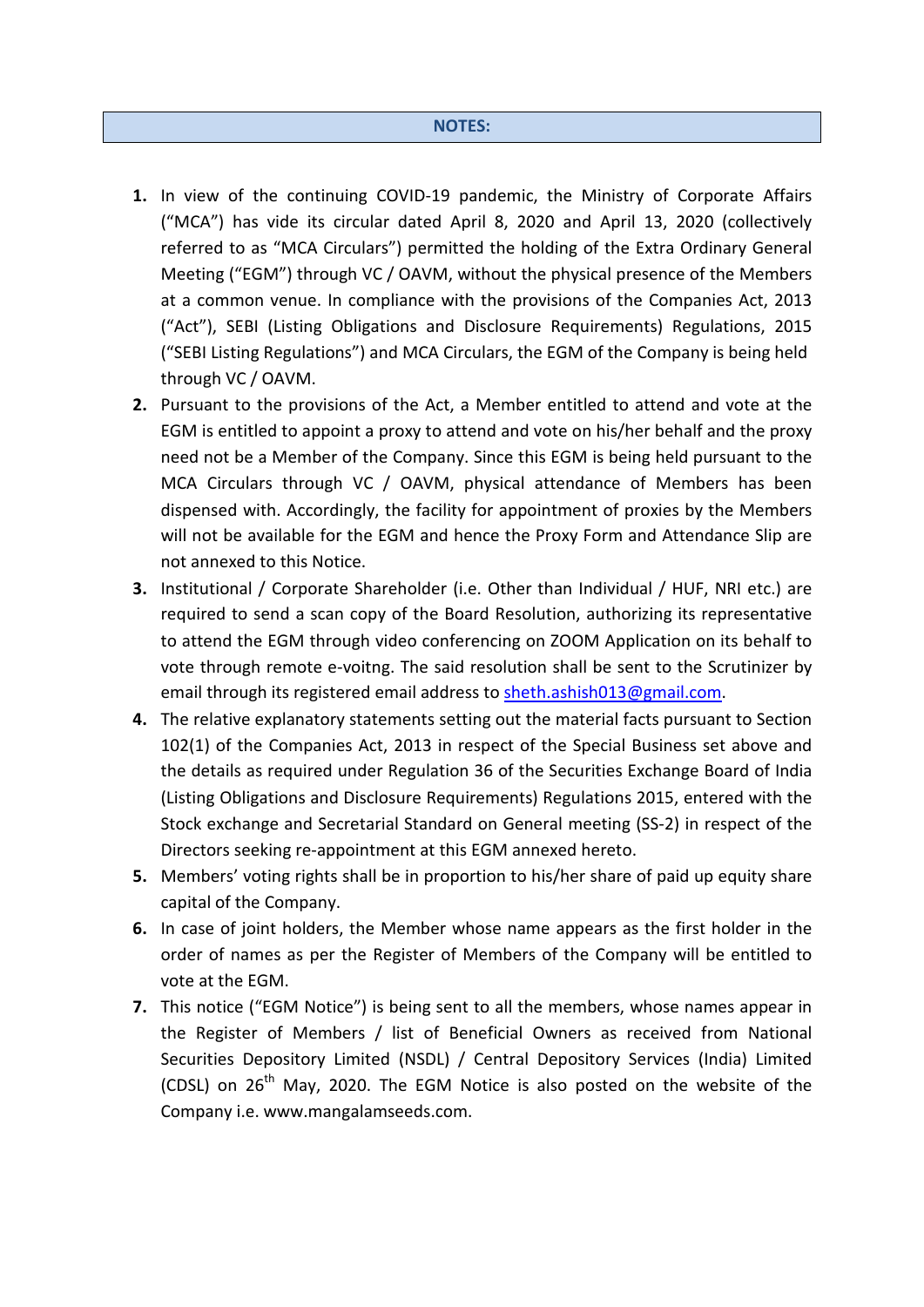- **8.** Those shareholders who have registered/not registered their mail address and mobile nos. including address and bank details may please contact and validate/update their details with the Depository Participant.
- **9.** Members attending the EGM through VC on ZOOM Application shall be counted for the purpose of reckoning the quorum under Section 103 of the Act.
- **10.** The members who did not exercise their vote by E-Voting shall have an option to cast their vote through poll that will be conducted at the EGM.
- **11.** The Company has appointed M/s. Ashish Sheth & Associates., Practicing Chartered Accountant (FRN-146184W) to act as the Scrutinizer for conducting the electronic voting process and poll during the EGM in a fair and transparent manner.
- **12.** The Scrutinizer shall, immediately after the conclusion of voting at the EGM, first count the votes cast during the EGM, thereafter unblock the votes cast through remote e-voting and make report, not later than 48 hours of conclusion of the EGM, a consolidated Scrutinizer's Report of the total votes cast in favour or against, if any, to the Chairman or a person authorised by him in writing, who shall countersign the same.
- **13.** The result declared along with the Scrutinizer's Report shall be placed on the Company's website www.mangalamseeds.com. The Company shall simultaneously forward the results to BSE Limited, where the shares of the Company are listed.
- **14.** Since the AGM will be held through VC / OAVM, the Route Map is not annexed in this Notice.

**Place: Ahmedabad By Order of Board of Directors Date: 15th May, 2020 For Mangalam Seeds Limited CIN: L01112GJ2011PLC067128**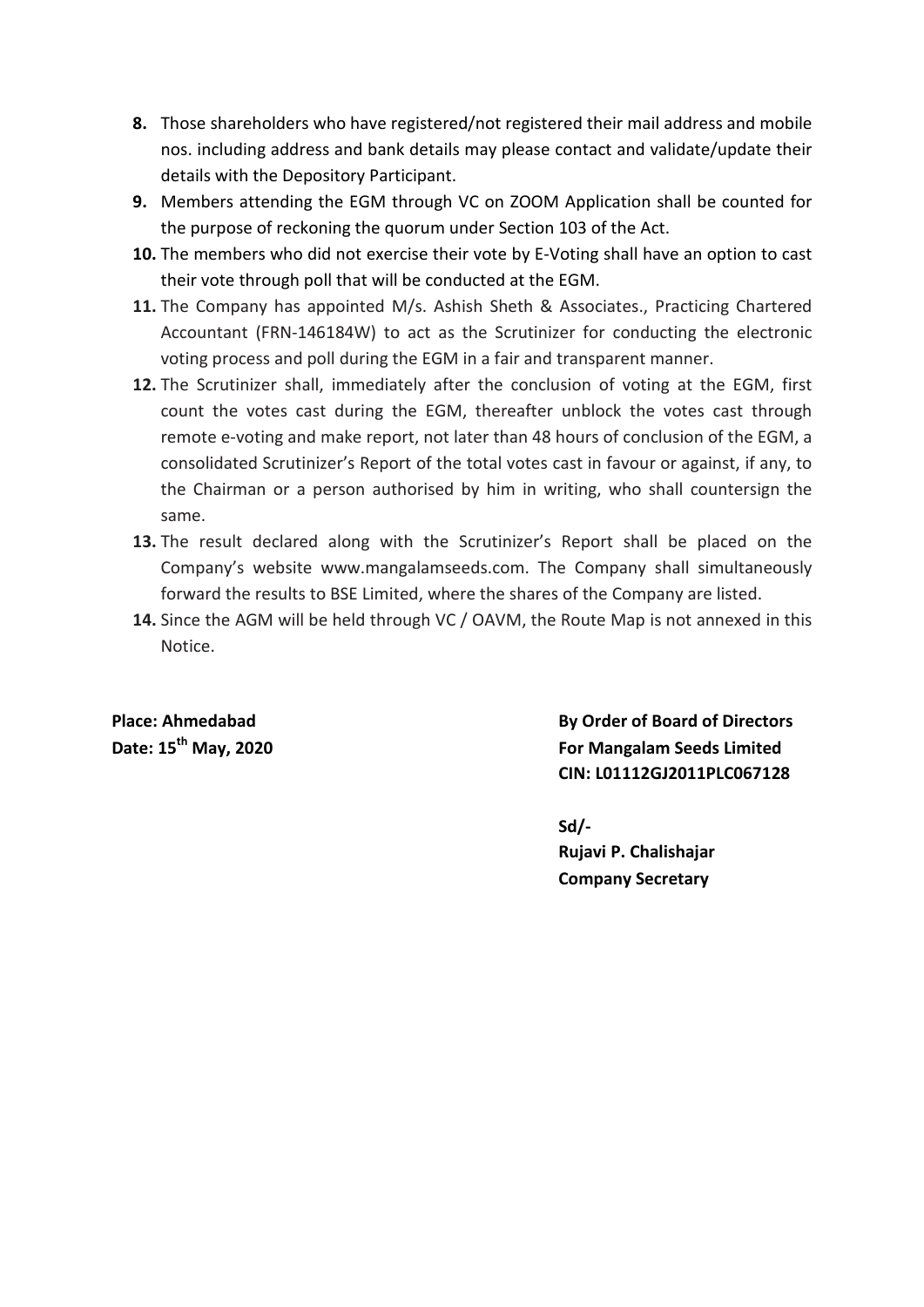#### **THE PROCEDURE AND INSTRUCTIONS FOR THE VOTING THROUGH ELECTRONIC MEANS:**

- **I.** Pursuant to the provisions of Section 108 and other applicable provisions, if any, of the Companies Act, 2013 and the Companies (Management and Administration) Rules, 2014, as amended and the Listing Regulations of SEBI, the Company is pleased to provide to its members facility to exercise their right to vote on resolutions proposed to be passed in the Meeting by electronic means. The members may cast their votes using an electronic voting system from a place other than the venue of the Meeting ('remote e-voting').
- **II.** The members who have cast their vote by remote e-voting may also attend the Meeting but shall not be entitled to cast their vote again.
- **III.** The Company has engaged the services of KFin Technologies Private Limited ("KFin") as the Agency to provide e-voting facility.
- **IV.** The Board of Directors of the Company has appointed M/s. Ashish Sheth & Associates., Chartered Accountants, Ahmedabad as Scrutinizer to scrutinize the voting at EGM and remote e-voting process in a fair and transparent manner and he has communicated his willingness to be appointed and will be available for same purpose.
- **V. Voting rights shall be reckoned on the paid-up value of shares registered in the name of the member / beneficial owner (in case of electronic shareholding) as on the cut-off date i.e. 13th June, 2020.**
- **VI. A person, whose name is recorded in the register of members or in the register of beneficial owners maintained by the depositories as on the cut-off date, i.e. 13th June, 2020 only shall be entitled to avail the facility of remote e-voting as well as voting at EGM through poll.**
- **VII.** Any person who becomes a member of the Company after dispatch of the Notice of the Meeting and holding shares as on the cut-off date i.e.  $13<sup>th</sup>$  June, 2020, may obtain the User ID and password in the manner as mentioned below:
	- a) If the mobile number of the member is registered against Folio No. / DP ID Client ID, the member may send SMS: **MYEPWD**<space> E-Voting Event Number + Folio No. or DP ID Client ID to **9212993399**

Example for NSDL: MYEPWD <SPACE> IN12345612345678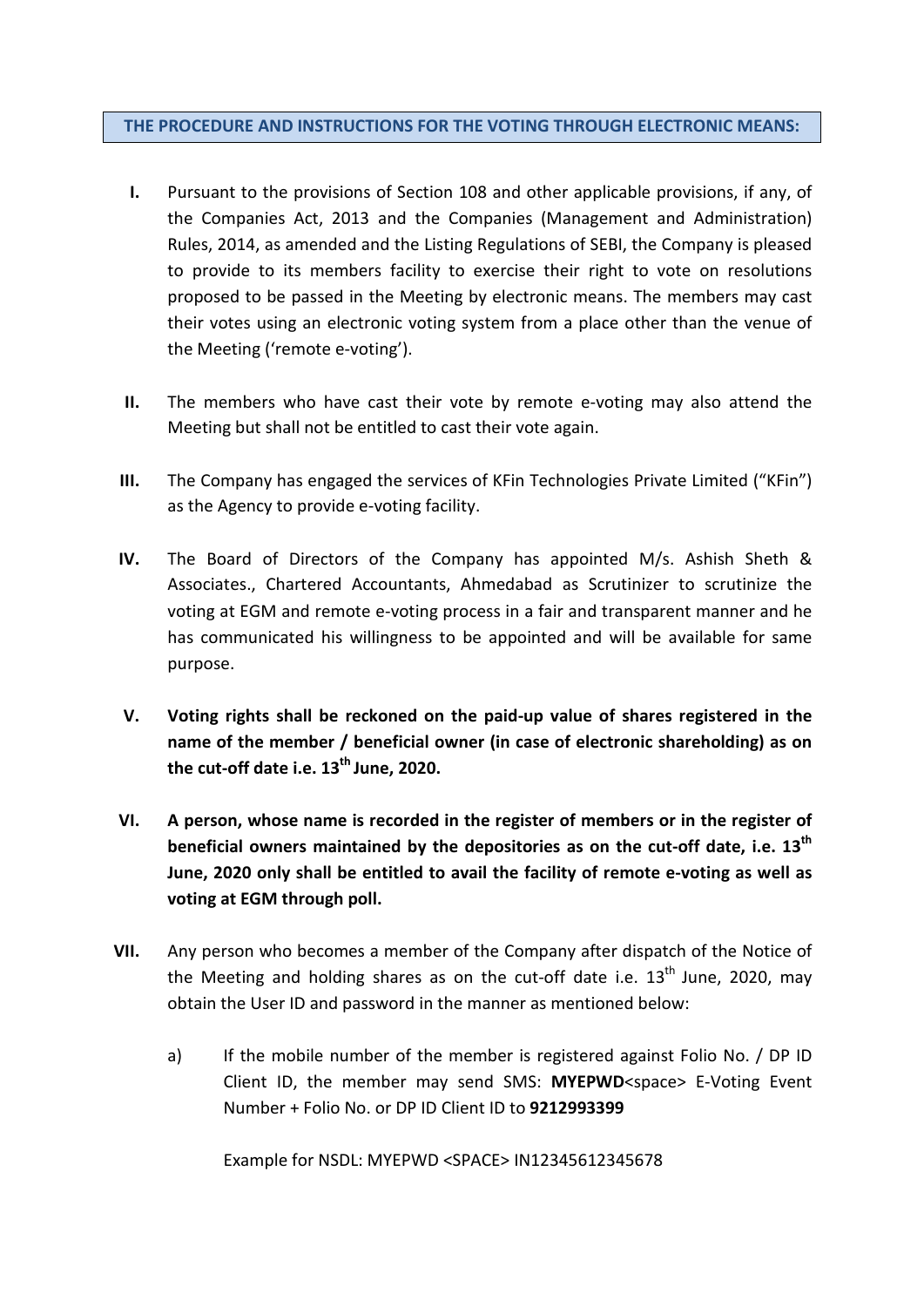Example for CDSL: MYEPWD <SPACE> 1402345612345678 Example for Physical: MYEPWD <SPACE> XXXX1234567890

- b) If e-mail address or mobile number of the member is registered against Folio No. / DP ID Client ID, then on the home page of https://evoting.karvy.com, the member may click "Forgot Password" and enter Folio No. or DP ID Client ID and PAN to generate a password.
- c) Member may call KFin's toll free number 1800-3454-001
- d) Member may send an e-mail request t[o evoting@karvy.com.](mailto:evoting@karvy.com)

If the member is already registered with KFin e-voting platform then he can use his existing User ID and Password for casting the vote through remote e-voting.

- **VIII.** The remote E-Voting facility will be available during the following period: Commencement of remote E-Voting: From 09:00 a.m. (IST) on June 17, 2020 End of remote E-Voting: Up to 5.00 p.m. (IST) on June 19, 2020 The remote E-Voting will not be allowed beyond the aforesaid date and time and the E-Voting Module shall be disabled by KFin upon expiry of aforesaid period.
	- **IX.** The Scrutinizer, after scrutinizing the votes cast at the meeting and through remote E-Voting, will, not later than 48 hours of conclusion of the Meeting, make a consolidated scrutinizer's report and submit the same to the Chairman. The results declared along with the consolidated scrutinizer's report shall be placed on the website of the Company www.mangalamseeds.com and on the website of KFin https://evoting.karvy.com. The results shall simultaneously be communicated to BSE Limited.
	- **X.** Subject to receipt of requisite number of votes, the Resolutions shall be deemed to be passed on the date of the Meeting, i.e. June 20, 2020.
	- **XI.** The results shall be declared on or after the EGM. The results along with the Scrutinizer's Report, shall also be placed on the website of the Company.

### **XII. Instructions and other information relating to remote e-voting:**

a. Open e-mail and open PDF File viz. "……………...pdf" with you client ID or folio No. as password. The said PDF File contains your user ID and password for evoting. Please note that the password is an initial password.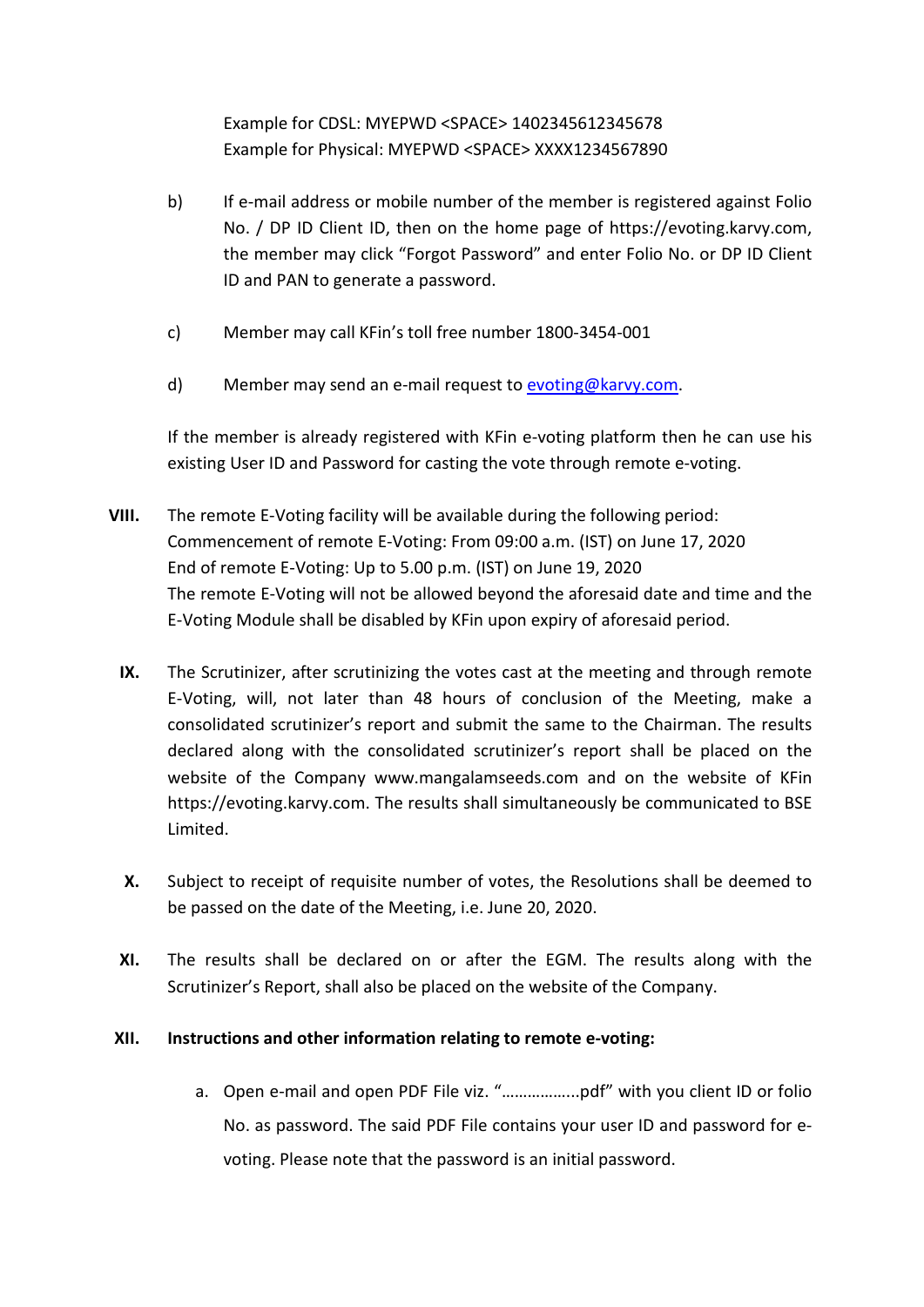- b. Use the following URL for e-voting: From Karvy website: [http://evoting.karvy.com](http://evoting.karvy.com/)
- c. Shareholders of the Company holding shares either in physical form or in dematerialized form, as on the cut-off date, may cast their vote electronically.
- d. Enter the login credentials. Your Folio No/DP ID Client ID will be your user ID.
- e. After entering the details appropriately, click on LOGIN.
- f. You will reach the Password change menu wherein you are required to mandatorily change your password. The new password shall comprise of minimum 8 characters with at least one upper case (A-Z), one lower case (az), one numeric value (0-9) and a special character. The system will prompt you to change your password and update any contact details like mobile, email etc., on first login. You may also enter the secret question and answer of your choice to retrieve your password in case you forget it. It is strongly recommended not to share your password with any other person and take utmost care to keep your password confidential.
- g. You need to login again with the new credentials.
- h. On successful login, the system will prompt you to select the EVENT i.e., **Mangalam Seeds Limited**
- i. On the voting page, enter the number of shares as on the cut-off date under FOR/AGAINST or alternately you may enter partially any number in FOR and partially in AGAINST but the total number in FOR/AGAINST taken together should not exceed the total shareholding. You may also choose the option ABSTAIN.
- j. Shareholders holding multiple folios / demat account shall choose the voting process separately for each folios / demat account.
- k. Cast your vote by selecting an appropriate option and click on SUBMIT. A confirmation box will be displayed. Click OK to confirm else CANCEL to modify. Once you confirm, you will not be allowed to modify your vote. During the voting period, shareholders can login any number of times till they have voted on the Resolution.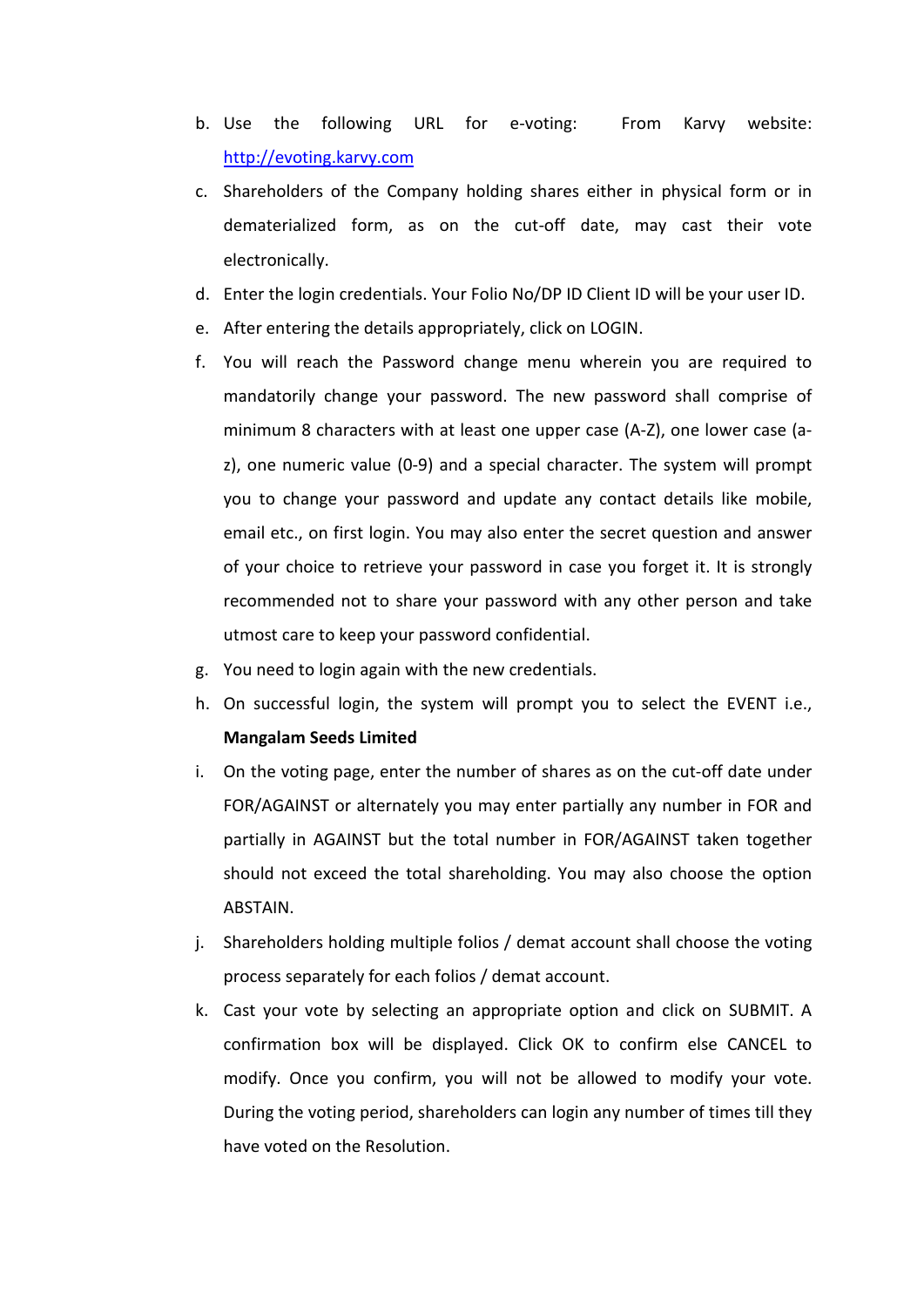- l. Once the vote on the Resolution is cast by the shareholder, he shall not be allowed to change it subsequently.
- m. Institutional shareholders (i.e. other than individuals, HUF, NRI etc.) are required to send scanned copy (PDF/JPG Format) of the relevant Board Resolution/ Authority letter etc. together with attested specimen signature of the duly authorized signatory(ies) who are authorized to vote, to the Scrutinizer through e-mail to **scrutinizer mail id** with a copy marked to [evoting@karvy.com.](mailto:evoting@karvy.com)
- n. In case of any queries, you may refer the Frequently Asked Questions (FAQs) for shareholders and e-voting User Manual for shareholders available at the download section of [http://evoting.karvy.com](http://evoting.karvy.com/) or contact KFin Technologies Private Limited at Tel No. 1800 345 4001 (toll free).

**Place: Ahmedabad By Order of Board of Directors Date: 15th May, 2020 For Mangalam Seeds Limited CIN: L01112GJ2011PLC067128**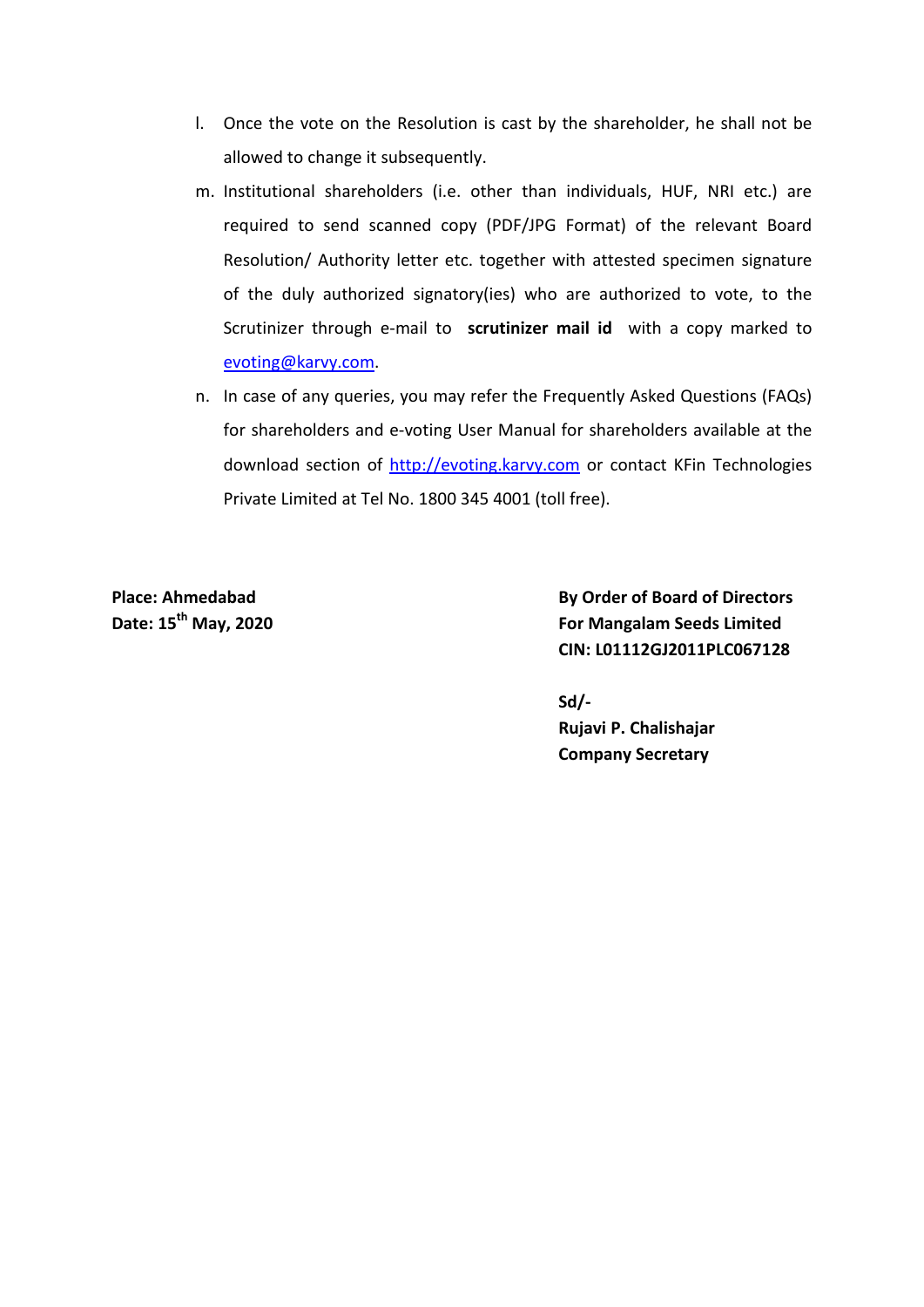### **THE PROCEDURE AND INSTRUCTIONS FOR JOINING THE VIDEO CONFERNCING:**

- **i.** Pursuant to the General Circular No. 14/2020 dated 08<sup>th</sup> April, 2020, the Company is pleased to provide to its members facility to join the meeting through video conferencing via ZOOM Meeting Application. The members may join the Meeting through ZOOM Meeting.
- **ii.** A. The ZOOM Application for Computer can be downloaded by visiting below mentioned website:

<https://zoom.us/download>

[Wdz09](https://us02web.zoom.us/j/4045043580?pwd=V1hvVWlhd0dCNWhOeG5VeFUzR2NWdz09)

and download ZOOM client for Meetings.

B. The ZOOM Application for Android Mobile can be downloaded by visiting below mentioned website:

[https://play.google.com/store/apps/details?id=us.zoom.videomeetings&hl=en\\_IN](https://play.google.com/store/apps/details?id=us.zoom.videomeetings&hl=en_IN)

or you may also visit play store on your android mobile and search for ZOOM Application.

C. The ZOOM Application for iphone/ipad can be downloaded by visiting below mentioned website:

<https://apps.apple.com/us/app/zoom-cloud-meetings/id546505307>

or you may also visit apple store on your iphone / ipad and search for ZOOM Application.

- **iii.** Install a ZOOM App on your Mobile or Laptop. You will be directed to home page. Click on Join Meeting. Add Your PAN as your name and the ZOOM Meeting ID: 404 504 3580. Kindly enter Password: MSL@123 and you will be able to login in. or you may also join through the link provided below: [https://us02web.zoom.us/j/4045043580?pwd=V1hvVWlhd0dCNWhOeG5VeFUzR2N](https://us02web.zoom.us/j/4045043580?pwd=V1hvVWlhd0dCNWhOeG5VeFUzR2NWdz09)
- **iv.** The audio of all the participants except the Speaker will be kept on mute mode.
- **v.** Facility of joining the EGM through VC on ZOOM Application shall open 15 minutes before the time scheduled for the EGM and will be available for Members on first come first served basis.
- **vi.** Members who need assistance before or during the EGM, can contact Company Secretary Ms. Rujvi Chalishajar on +91-7069033994 or mail at [cs@mangalamseeds.com.](mailto:cs@mangalamseeds.com)
- **vii.** The members will also be given an option to vote on VC on ZOOM Application through poll option. For each resolution the pop up will come specifying the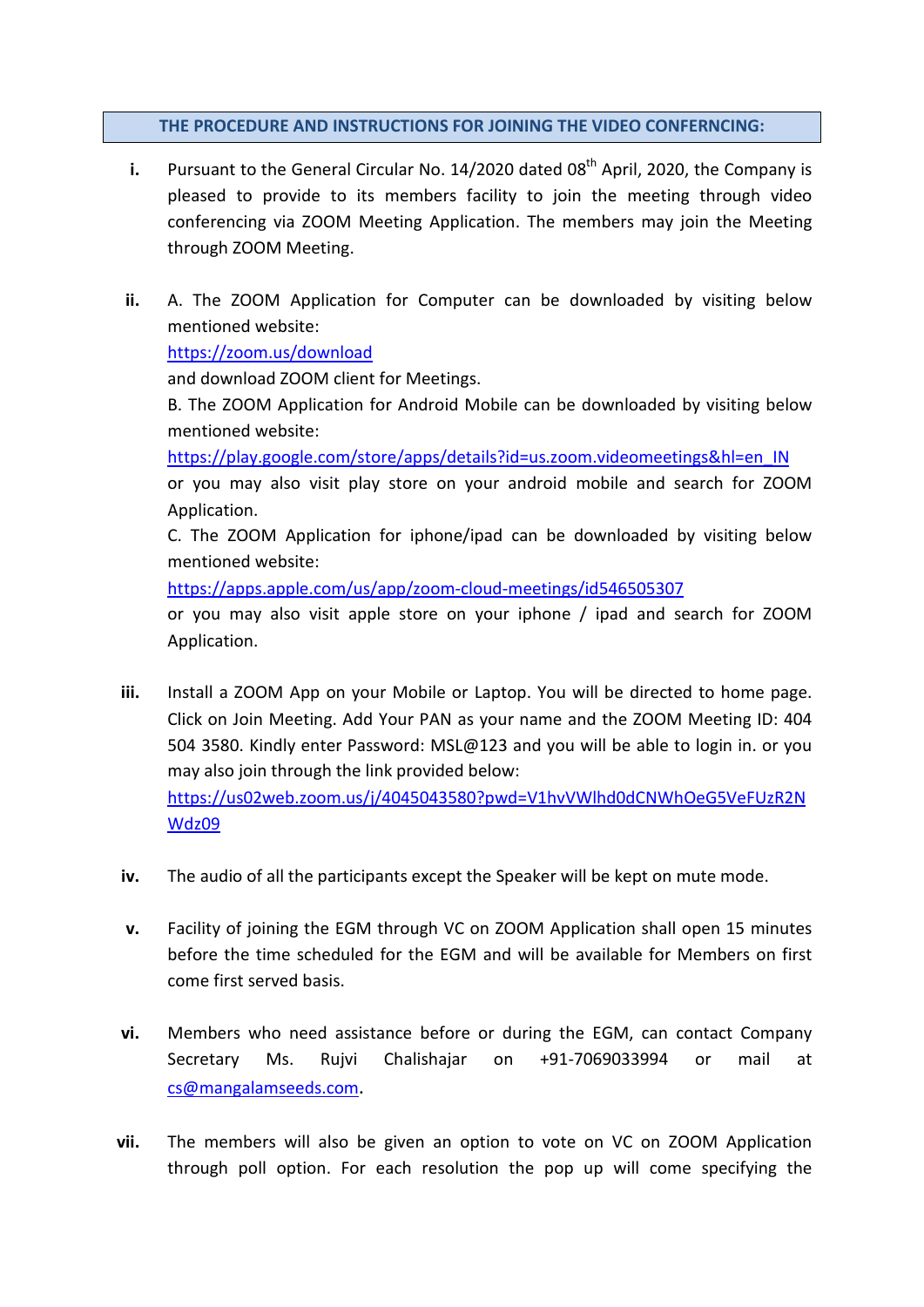particular resolution, where members have to select anyone option from the provided options and submit it before the poll ends. The voting through poll will end in 30 second after launch of polling option.

**viii.** Members who would like to express their views or ask questions during the EGM may register themselves as a speaker by sending their request from their registered email address mentioning their name, DP ID and Client ID/folio number, PAN, mobile number at cs@mangalamseeds.com from June 15, 2020 (9:00 a.m. IST) to June 16, 2020 (5:00 p.m. IST). Those Members who have registered themselves as a speaker will only be allowed to express their views/ask questions during the EGM. The Company reserves the right to restrict the number of speakers depending on the availability of time for the EGM.

#### **EXPLANATORY STATEMENT PURSUANT TO SECTION 102 OF THE COMPANIES ACT, 2013**

#### **IN RESPECT OF ITEM NO. 1 & 2:**

Mr. Samir Jitendrabhai Shah and Mrs. Riddhi Nimit Shah were appointed as Independent Directors of the Company pursuant to Section 149 of the Companies Act, 2013 ("the Act") read with Companies (Appointment and Qualification of Directors) Rules, 2014, by the Shareholders at the Extra Ordinary General Meeting held on 20th May, 2015 to hold office upto 5 years ("first term" as per the explanation to Section 149(10) and 149(11) of the Act.).

The Nomination & Remuneration Committee at its Meeting held on 12th May, 2020 after taking into account the performance evaluation of these Independent Directors, during their first term of five years and considering the knowledge, acumen, expertise and experience in their respective fields and the substantial contribution made by these Directors during their tenure as an Independent Director since their appointment, has recommended to the Board that continued association of these Directors as an Independent Directors would be in the interest of the Company. Based on the above, the Nomination & Remuneration Committee and the Board has recommended the re-appointment of these Directors as Independent Directors on the Board of the Company, to hold office for the second term of five consecutive years commencing from  $20^{th}$  June, 2020 upto  $19^{th}$  June, 2025 and not liable to retire by rotation.

Samir Shah, aged approximately 43 years has more than 25 years of experience in the field of Accounts and Taxation (Direct & Indirect). He was working with M/s. Bharat G. Shah & Co., Tax Consultants as Chief Executive Accounts & Tax Executive had been with the firm for more than 25 years. He has gained expertise in Accounts as well as Taxation.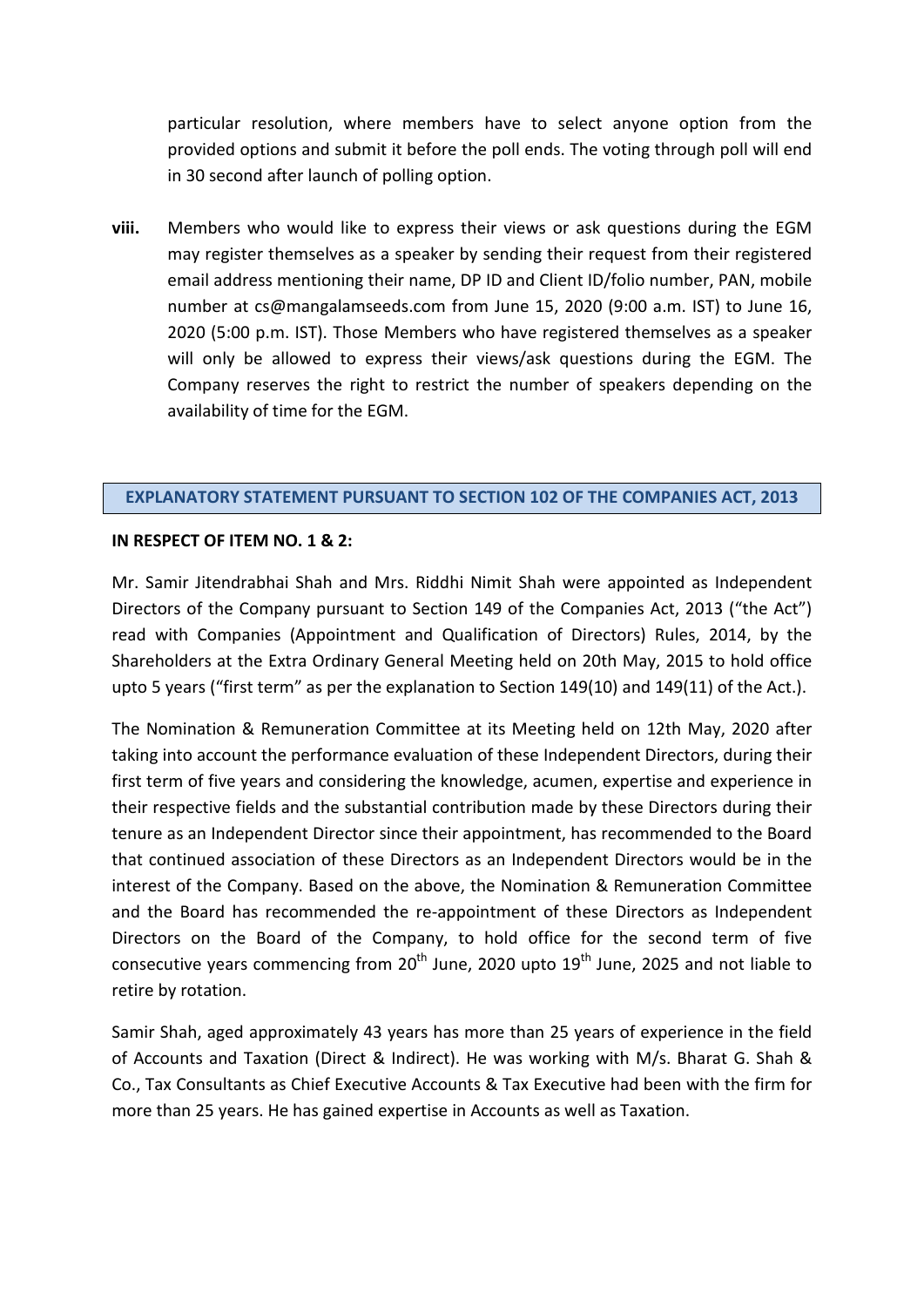Riddhi Shah, aged approximately 30 years has experience of 5 years in our Company and has good competence in the field of Purchase and Accounts. She has completed Bachelor of Commerce from Veer Narmad South Gujarat University.

The above Directors have given a declaration to the Board that they meet the criteria of independence as provided in Section 149(6) of the Companies Act, 2013 and Regulation 16 of the SEBI Listing Regulations. In terms of proviso to sub-section (5) of Section 152, the Board of Directors is of the opinion that Mr. Samir Jitendrabhai Shah and Mrs. Riddhi Nimit Shah fulfils the conditions specified in the Act for their appointment as an Independent Directors.

The Company has also received from the above directors:-

- o The consent in writing to act as Director and
- o Intimation that they are not disqualified under section 164(2) of the Companies Act, 2013.
- o A declaration to the effect that they are not debarred from holding the office of Director pursuant to any Order issued by the Securities and Exchange Board of India (SEBI).

The Board recommend the Resolutions for re-appointment of the Independent Directors at item no. 1 & 2 as Special Resolutions of this notice for your approval. Mr. Samir Jitendrabhai Shah and Mrs. Riddhi Nimit Shahare concerned or interested in the resolutions of the accompanying notice relating to their own appointment.

None of the other Directors, Key Managerial Personnel and relatives thereof are concerned or interested in the Resolutions at Item nos. 1 & 2.

### **ITEM NO. 3:**

Mr. Pravinbhai Mafatbhai Patel, aged 43 years is presently designated as Managing Director of the Company. He has completed his Bachelors of Science in the field of Applied Chemistry from Sardar Patel University, Gujarat. He has been Director of our Company since incorporation from then the Company has been taking the advantage of his guidance and supervision. He has experience in the field of producing and selling of hybrid seeds. He is entrusted with responsibility of Marketing, Promotion and Development of products of our Company. Because of his sustained efforts, the Company has sustained a growth pattern and has achieved success in creating a brand image in the Agriculture Industry. He has wholesome exposure on all aspects of business of the Company.

During the financial year 2019-20, 5 (Five) meetings of the Board of Directors had been held and all the meetings were attended by Mr. Pravinkumar Mafatlal Patel. As on  $31<sup>st</sup>$  March, 2020, he holds 11,64,417 (10.60%) equity shares in the Company.